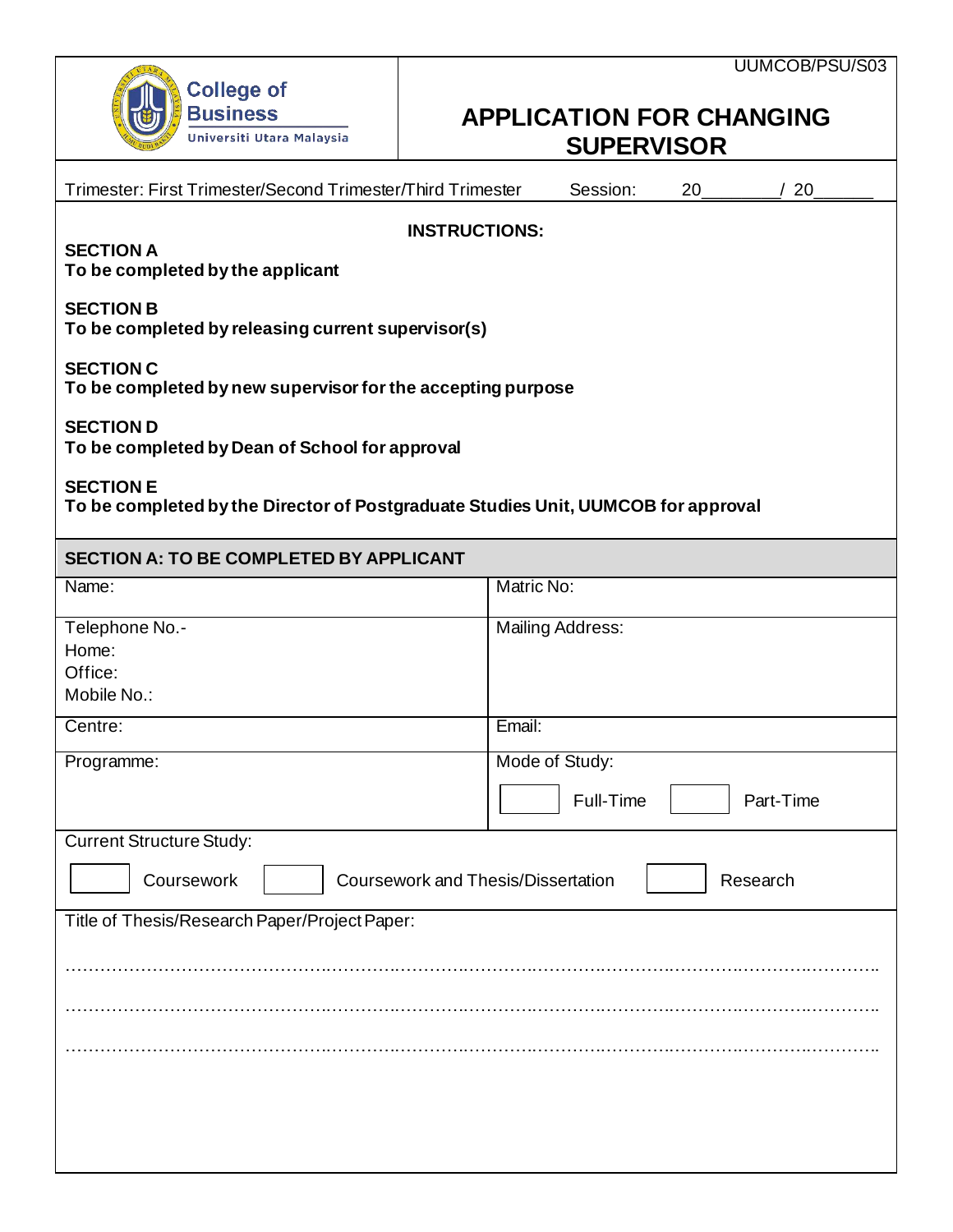| Reasons for Change of Supervisor:<br>(Please use additional paper if necessary) |       |  |
|---------------------------------------------------------------------------------|-------|--|
|                                                                                 |       |  |
|                                                                                 |       |  |
|                                                                                 |       |  |
|                                                                                 |       |  |
| Applicant's Signature:                                                          | Date: |  |
|                                                                                 |       |  |
| SECTION B: TO BE COMPLETED BY THE RELEASING MAIN SUPERVISOR (IF APPLICABLE)     |       |  |
| Comment:                                                                        |       |  |
| ) Agree ( ) Disagree                                                            |       |  |
| Comment: .                                                                      |       |  |
|                                                                                 |       |  |
|                                                                                 |       |  |
|                                                                                 |       |  |
|                                                                                 |       |  |
| Signature and Stamp:                                                            |       |  |
|                                                                                 |       |  |
|                                                                                 |       |  |
|                                                                                 |       |  |
| Name:                                                                           |       |  |
| Date:                                                                           |       |  |
| TO BE COMPLETED BY THE RELEASING CO-SUPERVISOR (IF APPLICABLE)                  |       |  |
| Comment:                                                                        |       |  |
| ) Agree ( ) Disagree                                                            |       |  |
|                                                                                 |       |  |
|                                                                                 |       |  |
|                                                                                 |       |  |
|                                                                                 |       |  |
|                                                                                 |       |  |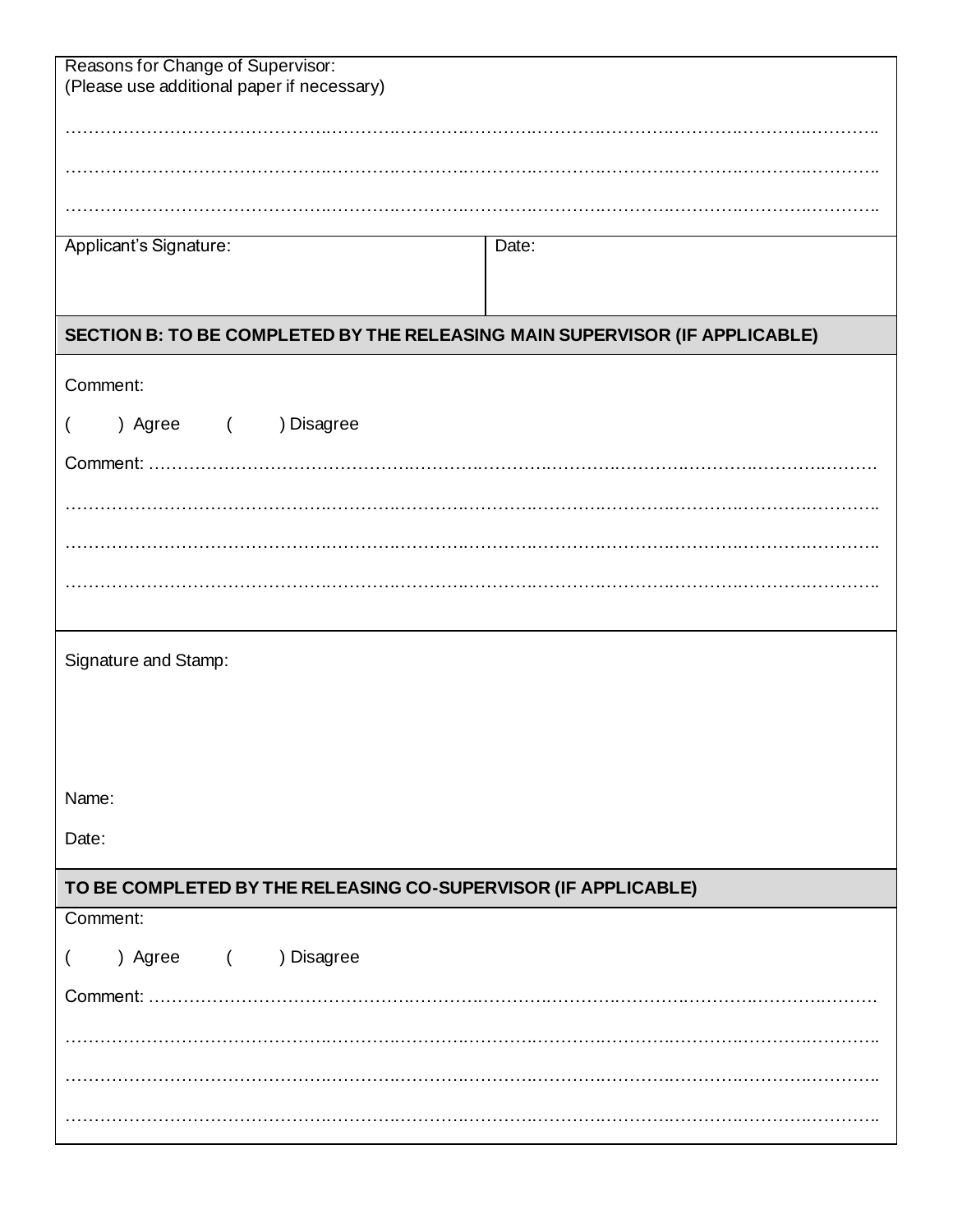| Signature and Stamp:                                      |
|-----------------------------------------------------------|
| Name:                                                     |
| Date:                                                     |
| SECTION C: TO BE COMPLETED BY THE ACCEPTING SUPERVISOR    |
| Comment:                                                  |
| ) Agree ( ) Disagree<br>$\overline{\mathcal{L}}$          |
|                                                           |
|                                                           |
|                                                           |
|                                                           |
|                                                           |
| Signature and Stamp:                                      |
|                                                           |
|                                                           |
| Name:                                                     |
| Date:                                                     |
| SECTION D: TO BE COMPLETED BY DEAN OF SCHOOL FOR APPROVAL |
| Comment:                                                  |
| ) Approved ( ) Not Approved<br>$\overline{(}$             |
|                                                           |
|                                                           |
|                                                           |
|                                                           |
|                                                           |